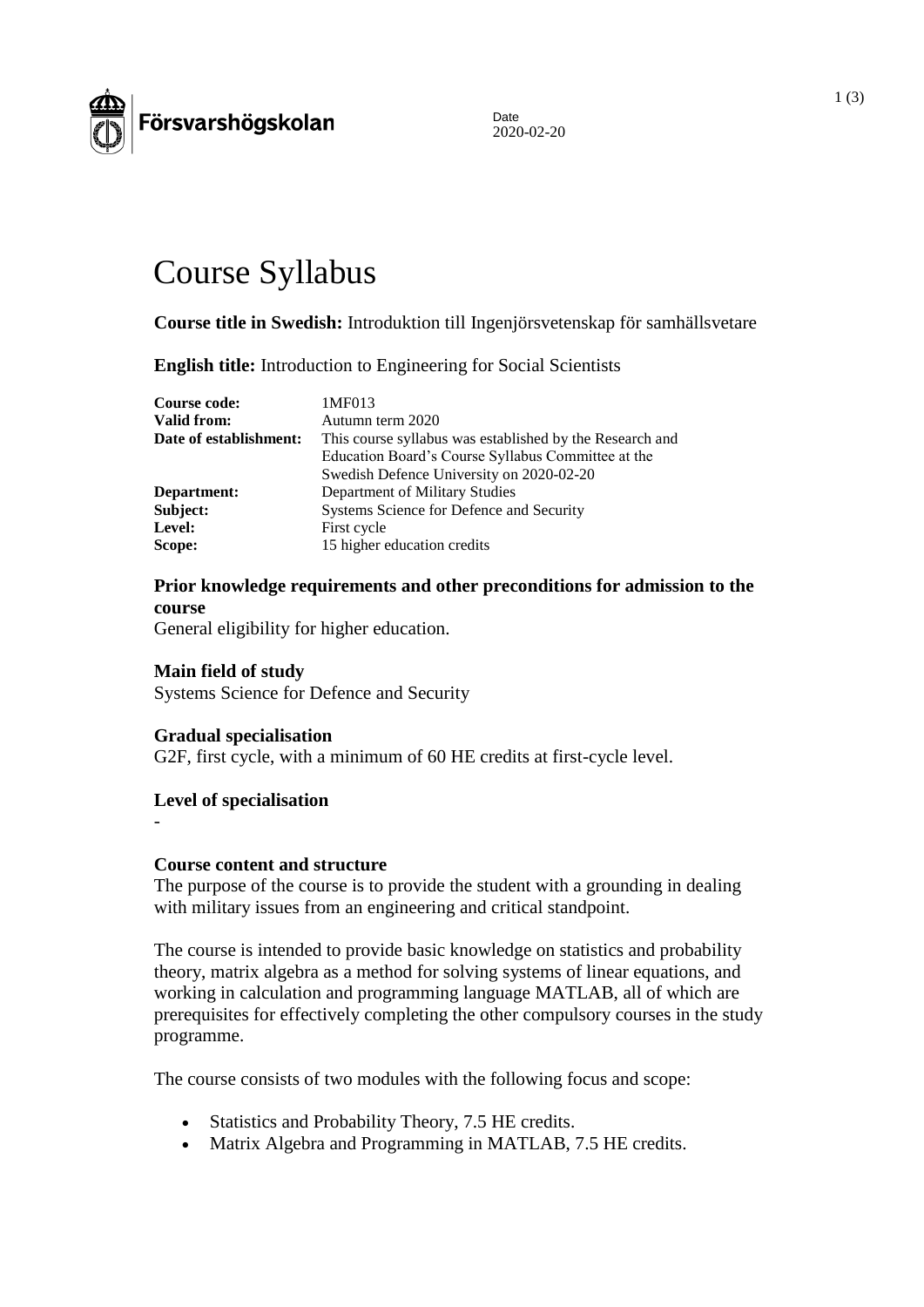The modules will alternate between teacher-directed lessons, applied problem solving and independent study. Applied problem solving will be performed as computer lab sessions and homework assignments.

#### **Intended learning outcomes**

After completed course the student should be able to:

*Statistics and Probability Theory, 7.5 HE credits*

- explain the use of statistics and probability theory in solving applied problems; and
- apply statistics and probability theory to applied problems.

*Matrix Algebra and Programming in MATLAB, 7.5 HE credits*

- apply matrix algebra methods to solving applied problems; and
- apply MATLAB as an aid to numerical calculations and the visualisation of applied problems.

## **Assessing knowledge and examination**

Examination will be by written examination for module 1 and oral examination and individual written presentations of an assigned project for module 2.

The examiner may decide that supplementary work is required in order for a pass grade to be achieved. Examination papers submitted late will not be graded, unless there are special reasons, which have been approved by the examiner. Supplementary assignments are to be submitted no later than five working days after the notification of results and the supplementary assignment for the examination in question, unless there are special reasons, which have been approved by the examiner.

The examiner may decide on alternative forms of examination for a student, if that student has an approval from the Swedish National Defense College concerning special pedagogical support due to disability.

#### **Number of examination opportunities**

There is no limit on the total number of examination opportunities.

## **Grades**

Grades are set according to a three-grade scale: Pass with merit (VG), Pass (G) and Fail (U).

In order to achieve a pass with merit (VG) for the course, a pass with merit (VG) is required for the written examination together with a pass for the oral and written project report.